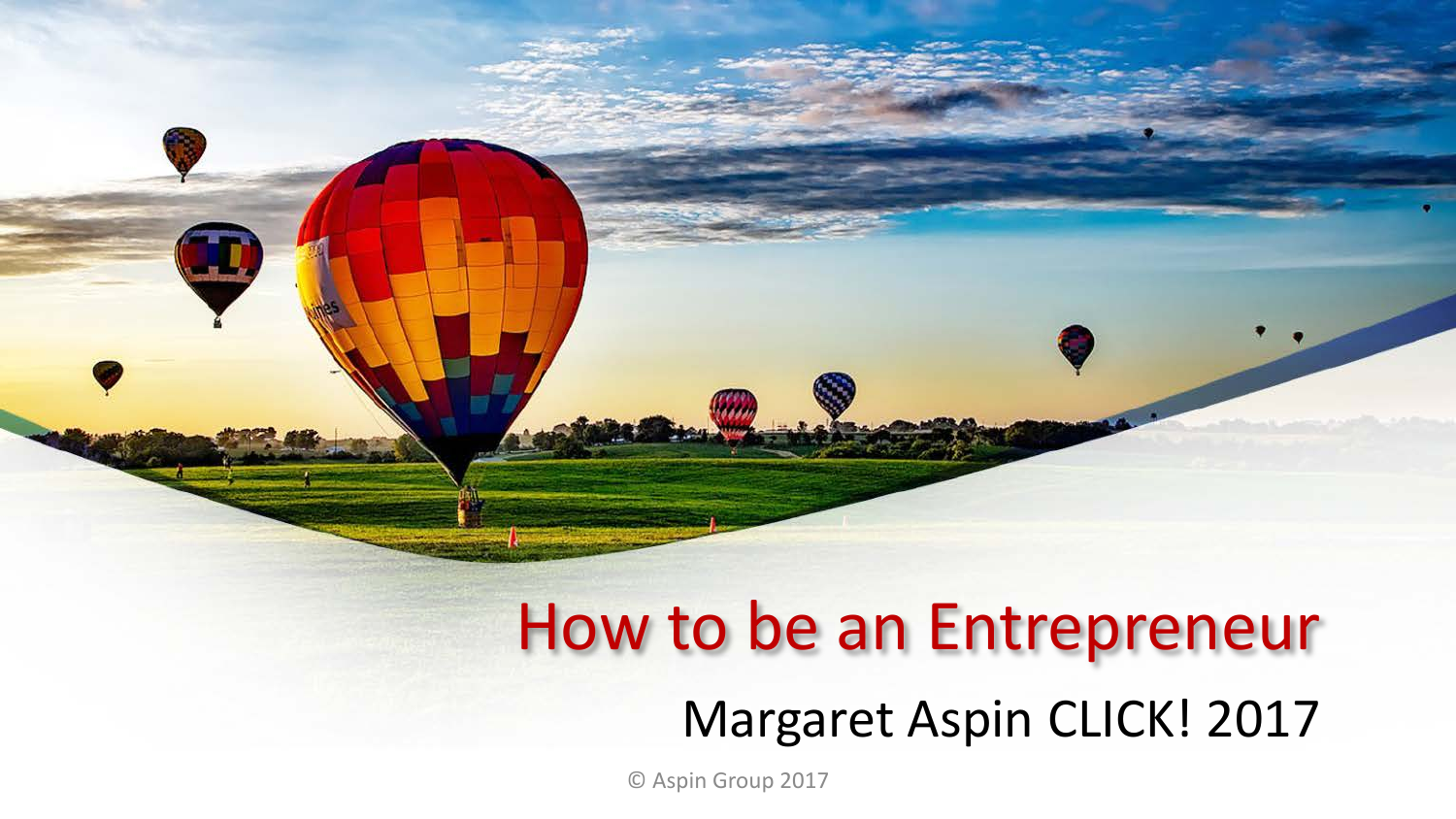

- We all start somewhere…
- Seeing a need
- Imagining a different way 'Genius Hour'
- Wanting a different life for you / your family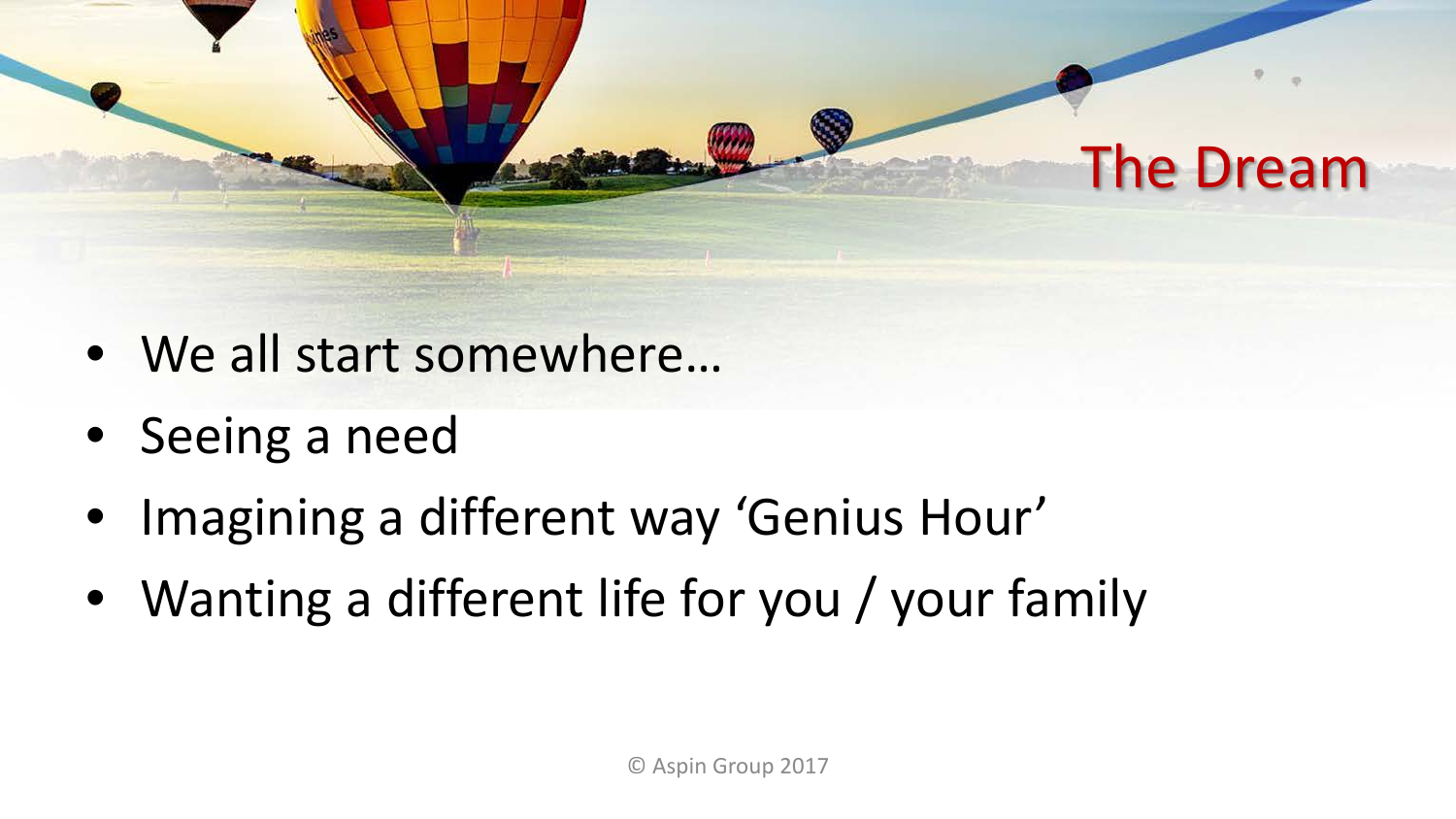### Personal Strengths

- Entrepreneurs come from all kinds of backgrounds
- On the ground who you are and who you know
- Take time to know your strengths and work to them
- Find others who cover your weaknesses

© Aspin Group 2017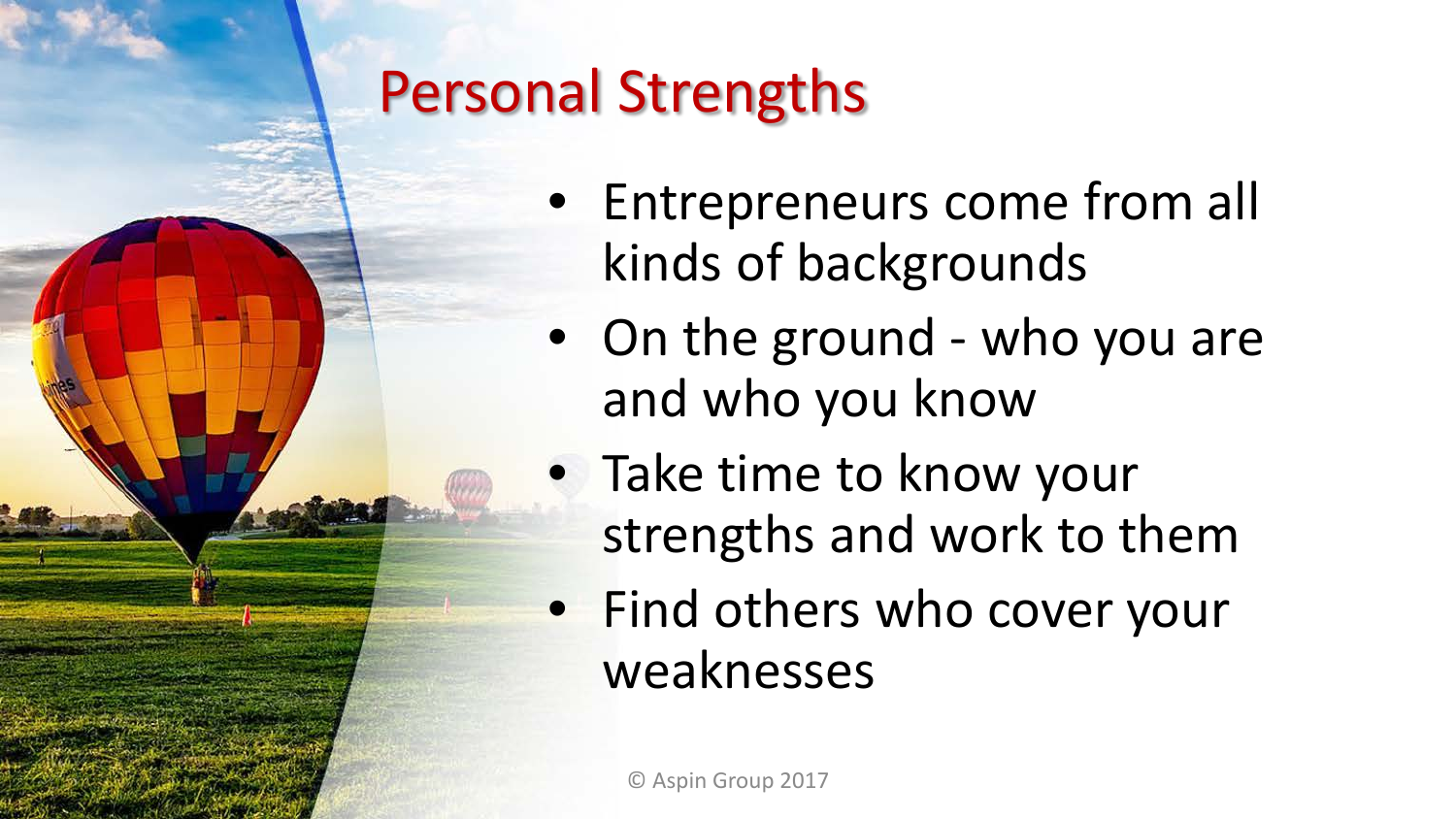### Great Strengths/Character Traits

- Watching potential clients your 'customer avatar'
- Listening to what they think  $-$  'market research'
- Drive to achieve goals 'laser-like focus, time management, hard worker'
	- Emotional intelligence 'self management and assisting others manage themselves'
- Overcoming 'resilience, stick-to-it-<br>tiveness'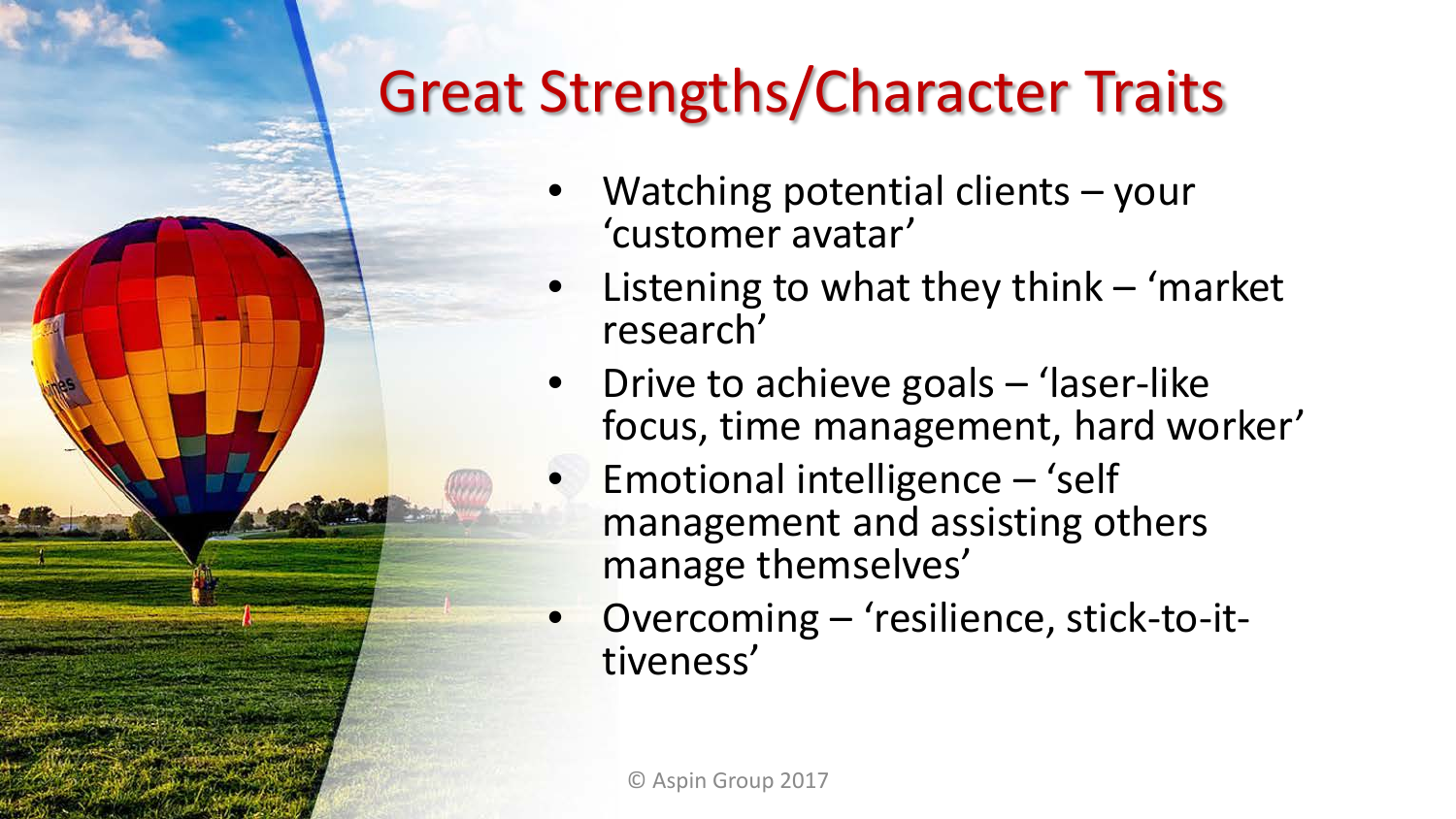

## Things to learn

- Money reading financial documents
- Analysis from SWOT to Google
- Change How to plan, adapt and be agile
- Industry trends what's happening out there
- Managing people recruiting, inducting, motivating, growing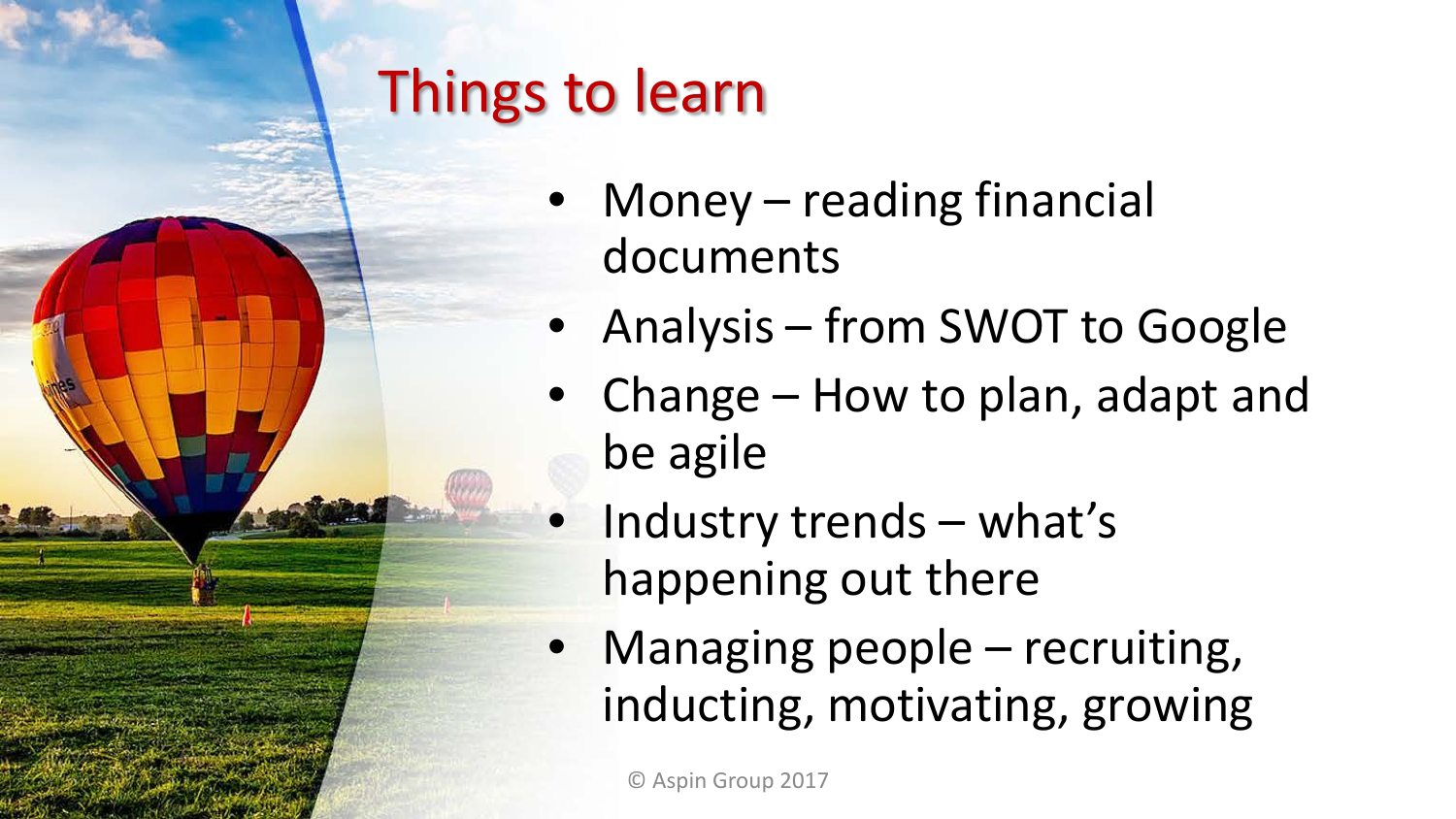### Dealing with risk

#### **OK**

- Having setbacks
- Calculated risks
- Changing your initial idea
	- Life means variables
		- inexperienced

#### **Not OK**

- No money, no resources
	- No networks
- No mentor, no training
- Fighting on too many fronts
- Family totally unsupportive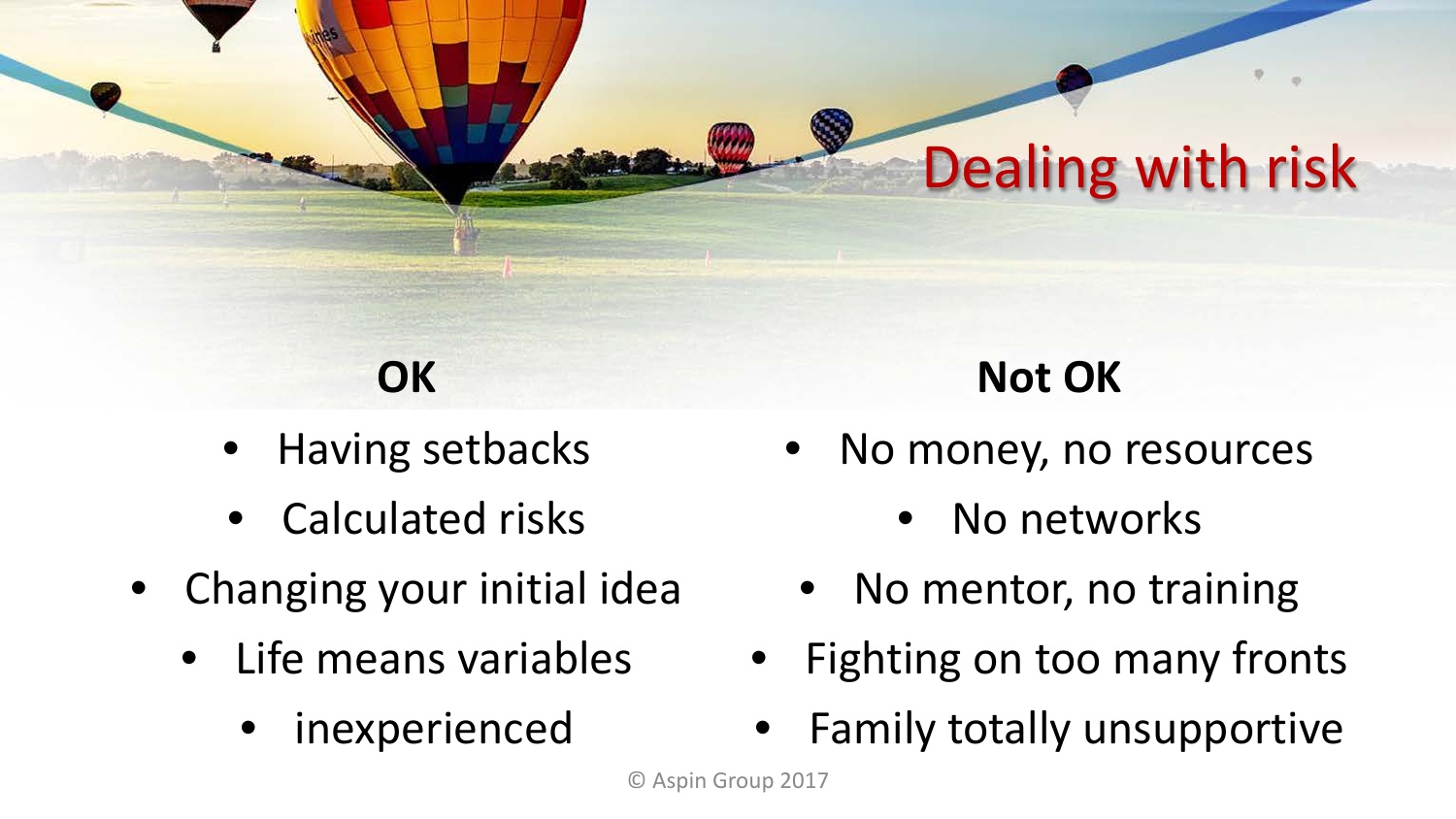

### Finding money at start up

- Work with what's in your hands
- Family or friend investors
- **Grants**
- Angels (and avenging angels)
- Venture Capital, Shark Tank equity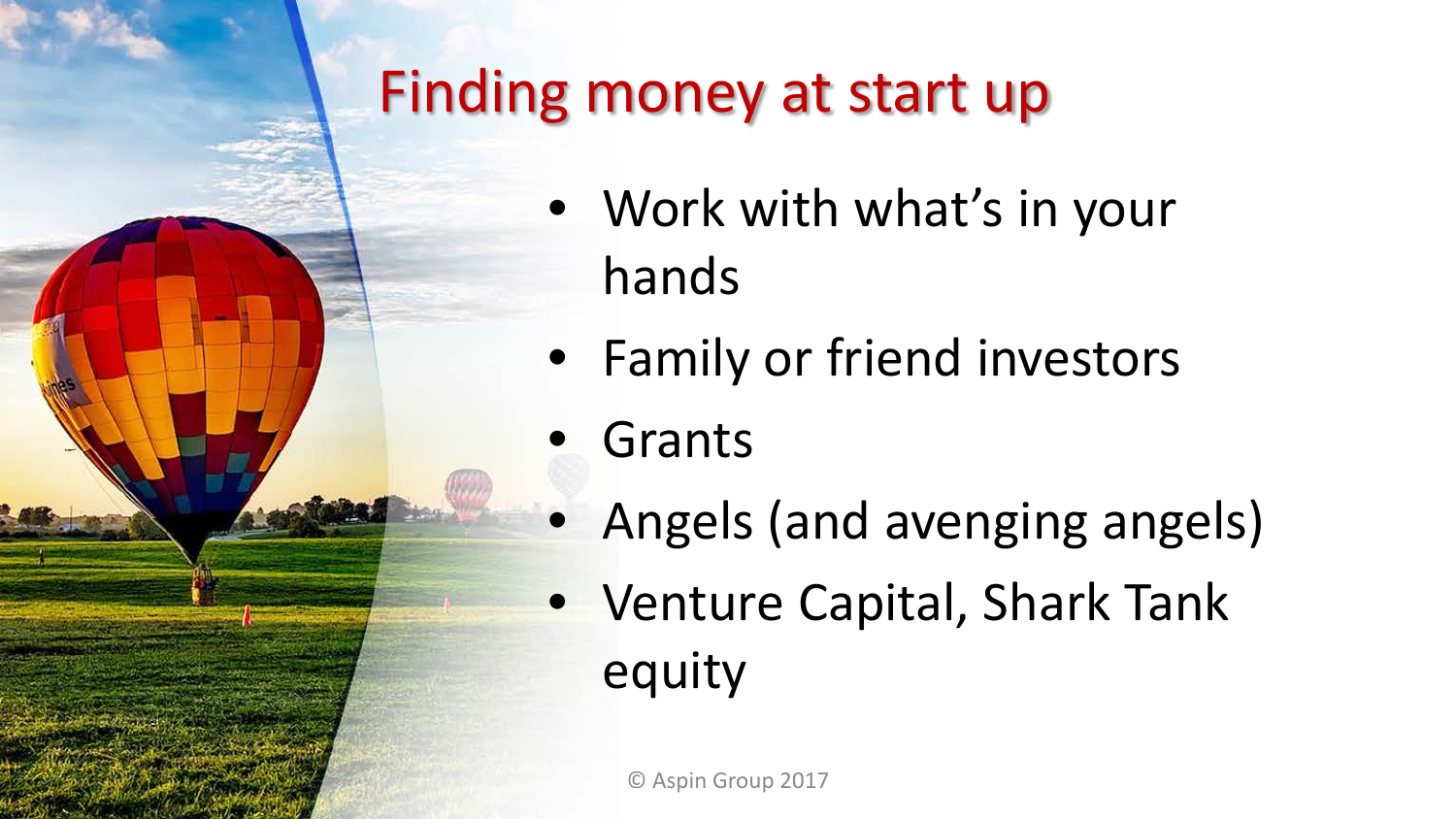### Confidence and playing the part

- You are the boss why feel you're not good enough?
- Dress to match the role and task
- Every initial sale can feel like a job interview
- Customers are somewhere on the wheel to decision
- It's your vision and you lead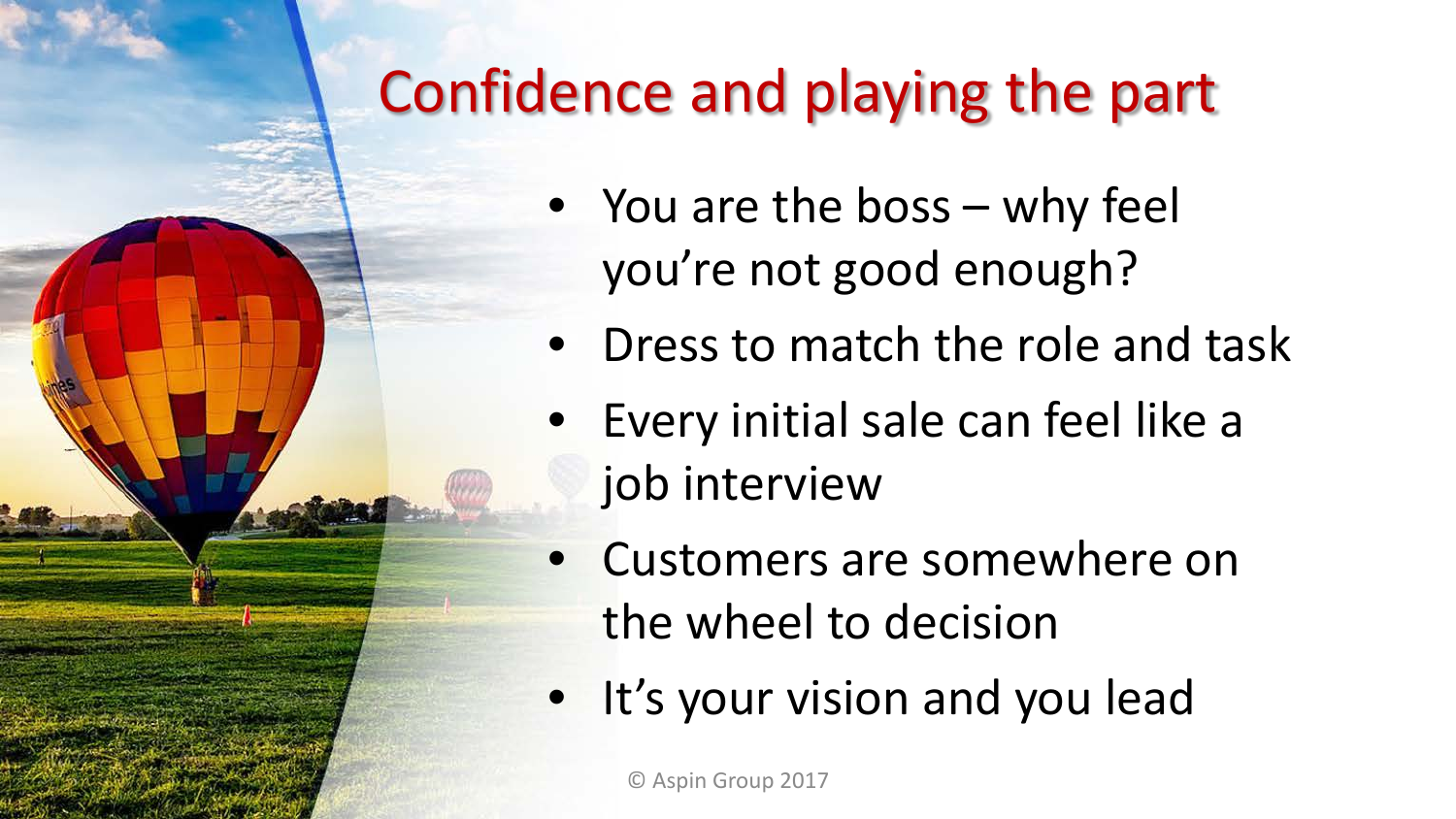

### Finding your crowd

- Startup places run many events e.g. The Capital, The Precinct
- Free business networks e.g. EXPRESSWAY
- **Start Up and Entrepreneurial** courses are worth the money
- LinkedIn groups
- Podcasts and business mags